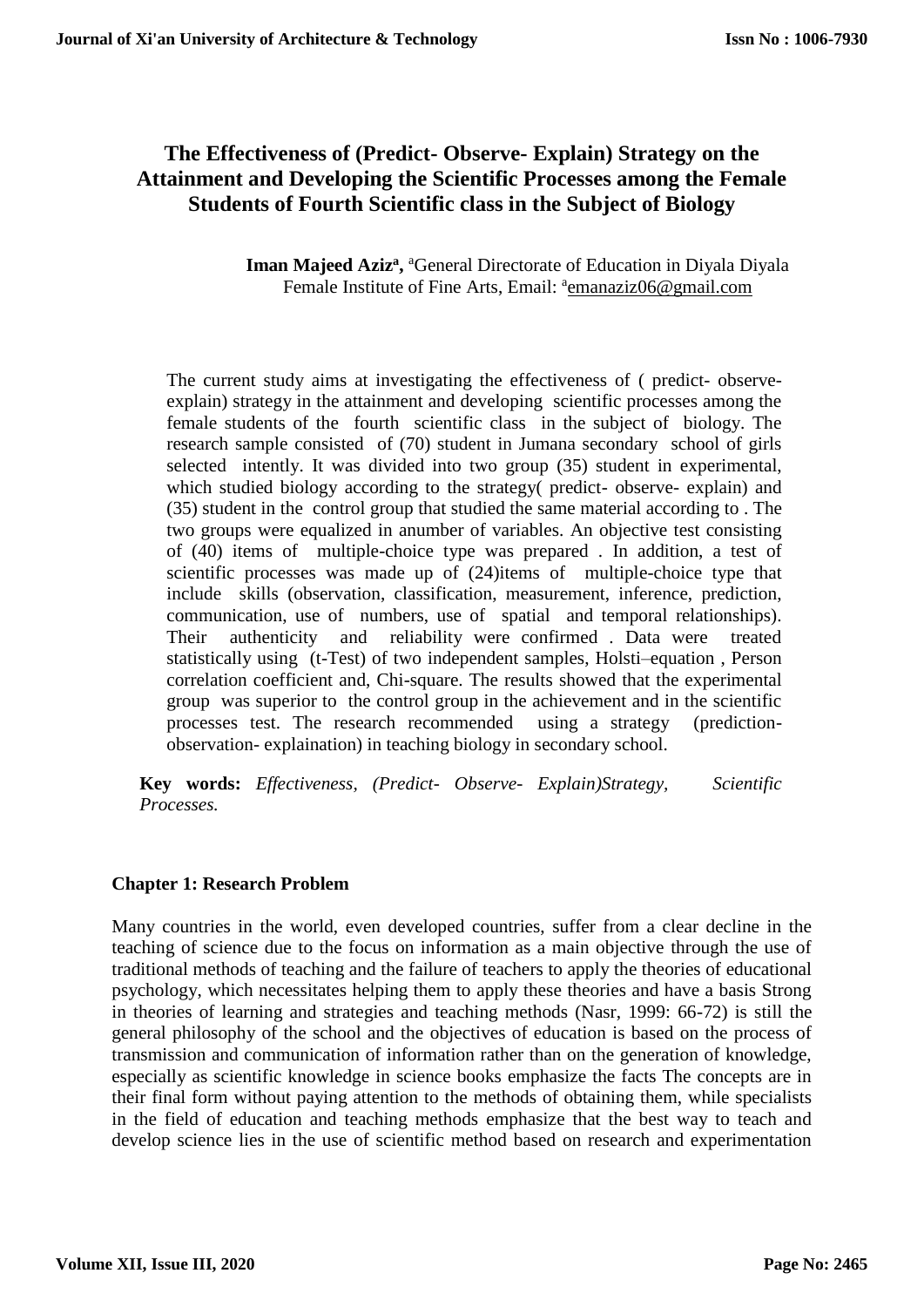and the use of reason to solve problems instead of using traditional methods in teaching that leads This leads to a low level of achievement in science and leads learners to not understand scientific concepts deeply and does not link them to cosmic phenomena and save them without understanding and assimilation and bear negative attitudes towards science and their weak motivation to learn science (al-Huwaidi, 2005: 297-300) The fact that the inclusion of biology in various concepts and ideas makes it a constant need to apply methods through which the teacher can deliver the material to the learner easily and thus obtain a good education contributes to the development and prosperity of the community and its members (Druze, 2000: 34). During the researcher on the results of studies that pointed to the existence of weakness in achievement as well as the survey of the views of some supervisors and teachers of science and the researcher noted the difficulties faced by scientific materials, including biology in different educational stages and the lack of application of modern methods and methods of teaching that emphasize that the Learn is the focus of the educational process of learning, and raises his motivation towards learning, so the researcher tried experimenting strategy (prophesy - note - explain) in teaching biology for the fourth grade scientific desire to keep abreast of everything new in the field of education and teaching methods. The problem of the current research is determined by the following question: What is the effectiveness of the strategy (prophesy - note - explain) in the collection and development of science processes for fourth grade students in biology.

The importance of research: The methods of teaching are the first step in the creation of generations with the ability to creativity and discrimination, especially since the teaching of science aims to acquire learners a structured amount of information in a particular field to develop the ability of students to solve the problems associated in this area (Al Banna, 2000: 661) The current emergence of many modern philosophies that are the basis for a number of methods and strategies used in teaching, including constructivist philosophy that is concerned with the pattern of building knowledge and steps to acquire among learners and emphasize that the request for knowledge is a permanent learning, and its contribution to building their knowledge in a coherent cognitive template. It is not a set of abstract ideas about knowledge, but a realistic thought in good educational practices (Gordon, 2009: p. 39). Moreover, constructivism helps them solve problems they face in understanding difficult scientific concepts and the ability to apply and analyze scientific thinking skills and increase their educational attainment. The focus has shifted from external factors affecting student learning such as teacher variables, curriculum and pairing to focus on what is happening inside the mind of the learner when exposed to educational situations such as prior knowledge and ability to remember and process information and motivation for learning and thinking patterns and all that makes learning has Meaningful (Hossam El-Din, 2004: 62) (Zeitoun, 1988: 83-87) is a strategy (prophesy - note - interpret) and symbolized by poe)) one of the strategies that contribute to the use of structural thought in teaching, which derived from the constructivist theory that employed Several models and strategies in teaching, including: Learning Cycle Model, Concept Maps, Form V, Structural Analysis Model, Realistic Model, Collaborative Learning Strategy.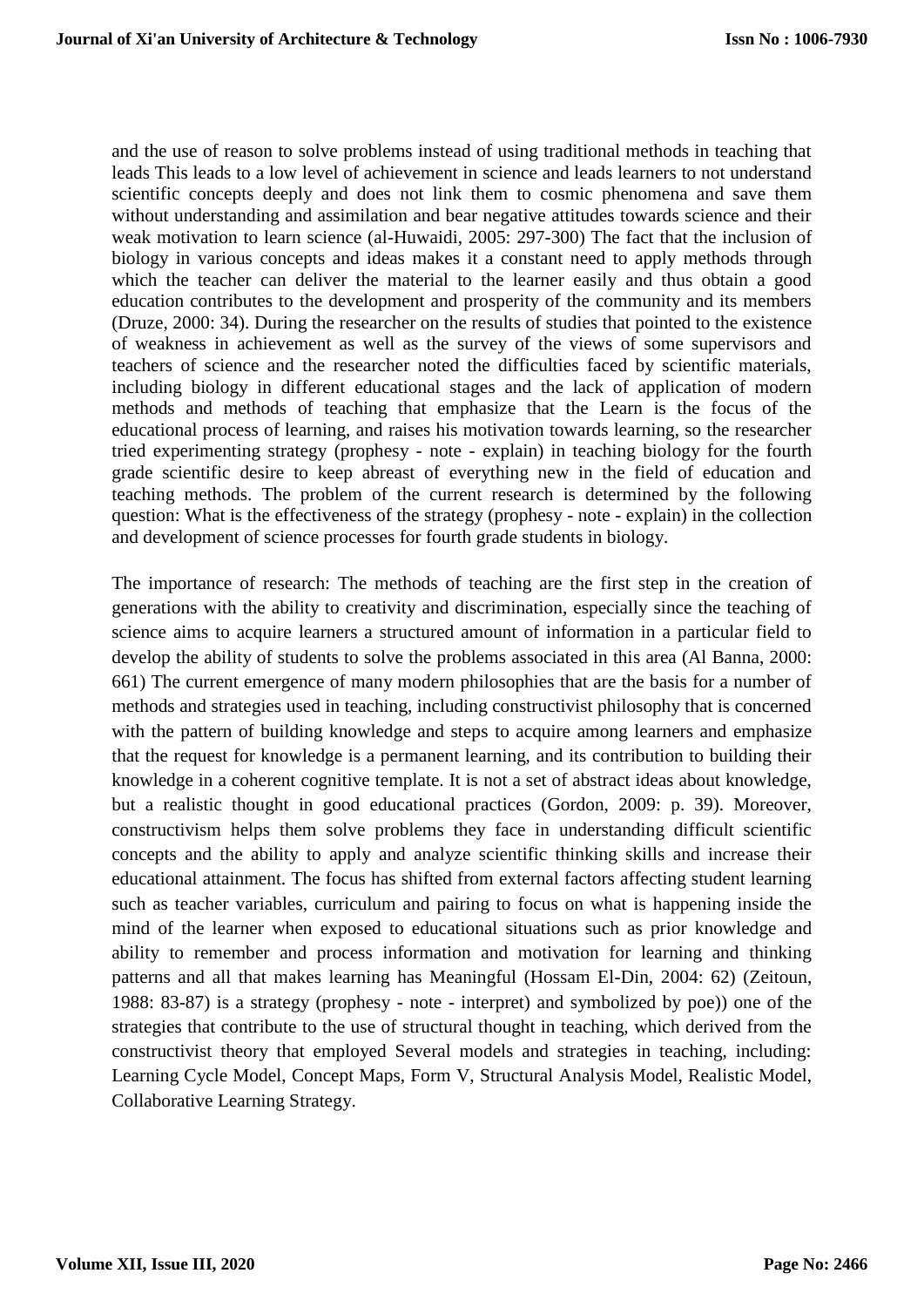The teaching of science in the current era has received a great and continuous attention to keep pace with scientific development and the explosion of scientific knowledge, and this interest derives its origins from the nature of science and its operations as each branch of knowledge has its own nature distinguishes it from other branches of knowledge and this nature includes the structure of science, methods and processes and research methods Thinking (Zeitoun, 1999: 21) Science processes represent the gateway to success and development in scientific education and a major objective of teaching science, since scientific thinking and science processes are the basis on which the programs for the preparation of individuals and school programs after which tools to build scientific culture Inside and outside the school through which problem-solving and troubleshooting are identified (Said, 1999: 324) (Al-Balooshi, 2009: 61)

Objectives of the research: The current research aims to know: 1 - the effectiveness of the strategy (prophesy - note - interpret) in the collection of fourth grade students in biology. 2 the effectiveness of the strategy (prophesy - note - interpret) in the development of some science processes students fourth grade scientific in biology.

Research hypotheses: 1 - There are no statistically significant differences at the level of significance ((0.05) between the average scores of the experimental group students and the average scores of the control group students in the post achievement test.

2 - There are no statistically significant differences at the level of significance ((0.05) between the average scores of the experimental group students and the average scores of the control group students in the test of the development of science operations.

**Search Limits:** The current research was limited to the following limits:

1- A sample of the fourth grade female students / Jumana secondary school for girls in Baquba district.

2 - The second semester of the academic year 2016-2017

3 - The last four semesters of the fourth grade scientific book, the fifth edition, the year 2014. Search terms: Effectiveness: defined (Shehata & El Naggar, 2003) as the effect of experimental treatment as an independent variable in one of the dependent variables (Shehata & El Naggar, 2003: 203).

And defined by the researcher procedurally: as educational outputs achieved by the strategy (prophesy - note - interpret) in teaching biology to students of the experimental group.

A strategy of "prophesy - note - explain" (White & Gunstone, 1996) defined it as a method of teaching in which the student accomplishes three tasks: a justified prediction of the results of a given situation, followed by observing what is happening and then eliminating the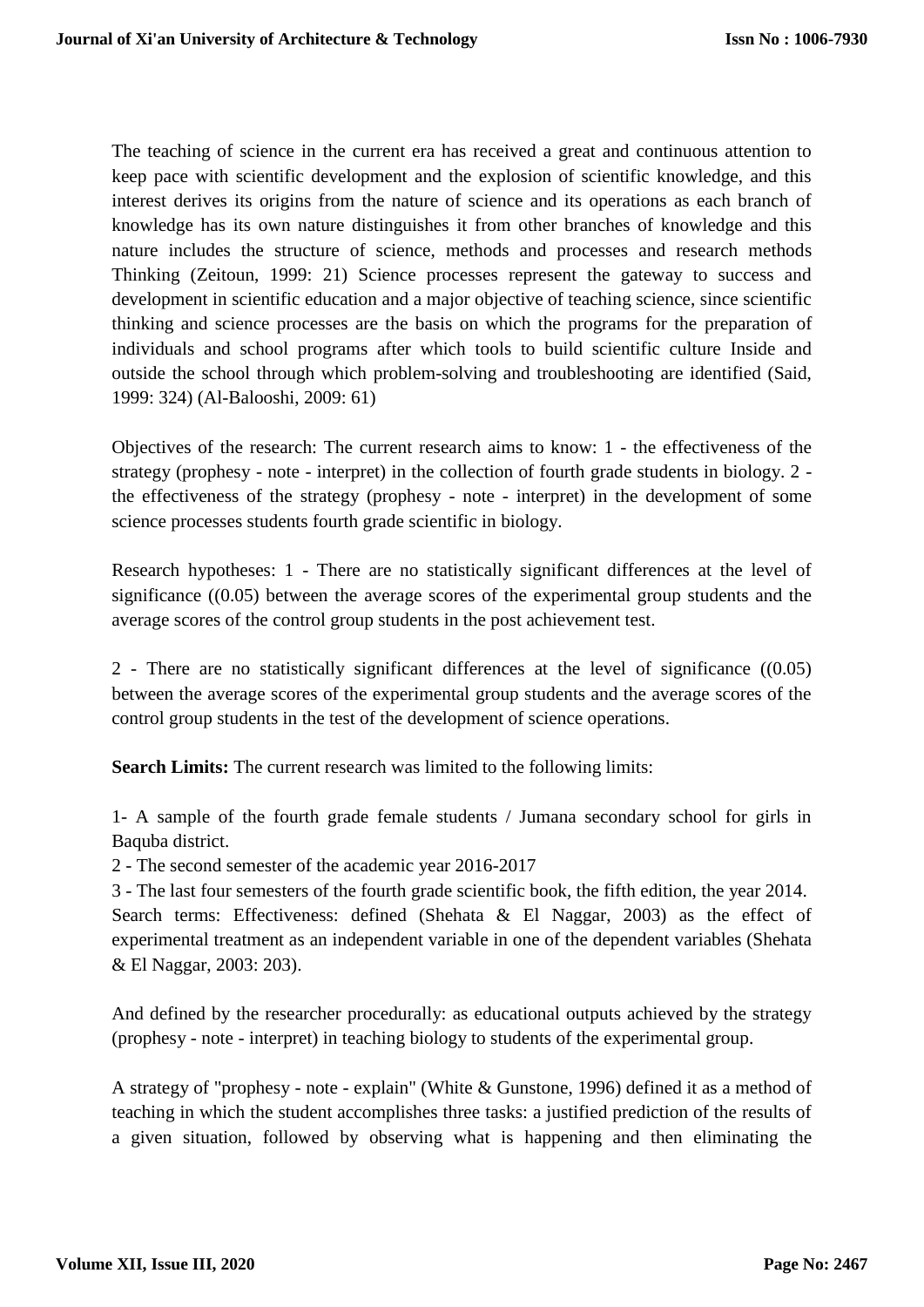discrepancy between prediction and recorded observations. (291-299: p. (White & Gunstone, 1996

The researcher defines them as teaching the content of the study scheduled for the experiment according to sequential steps based on the skills of prediction, observation and interpretation. Achievement: (Obeid, 2004) defined as: the knowledge, skills, methods of thinking, and problem solving skills that learners acquire as a result of studying specific content. (Obeid, 2004: 307)

He defined him (Aderman, 2007) as: the ability to accomplish what he had gained from the educational experiences that were developed for him. (101) Aderman, 2007: p.

The researcher defines him procedurally as: the level of efficiency of the performance of the student through the information acquired for the content of the study that I learned according to strategic steps (predict - note - interpret) and measured by the student's grades in the achievement test, which is prepared for this purpose.

Science processes: known (Olimat and Abu Jalala, 2001): those processes conducted by researchers in order to access new scientific knowledge. (Olimat and Abu Galala, 2001: 209) He defined it (Najdi et al., 2002) as: the activities or practices of scientists in reaching the possible results of science on the one hand, and while judging these results on the other. (Najdi et al., 2002: 70)

The researcher defines them procedurally as: the mental practice carried out by fourth grade students using the processes of science (observation, classification, measurement, reasoning, communication, prediction, use of numbers, the use of spatial and temporal relationships) prepared as educational attitudes within the test of science processes prepared by the researcher.

## **Chapter Two: The First Axis: Theoretical Background**

Strategy (prophesy - note - interpret): The strategy (prophesy - note - interpretation) aims to identify the ideas owned by learners and encourage them to discuss, and shows their link to constructivism based on their view of learning as a process by which the learner constitutes his cognitive structure based on his previous knowledge Meaningfulness requires reviewing and correcting the knowledge that it possesses. Thus, the development of the tribal perceptions of learners is important in any approach to teaching science based on constructivist view, thus encouraging constructivist teacher to reveal the concepts held by their students, and to provide experiences They are in the construction of their current perception of the world around them (Gunstone & White, 1996: p. 291-299). The tasks involved in the prophesy, note, and interpretation strategy when used in individual or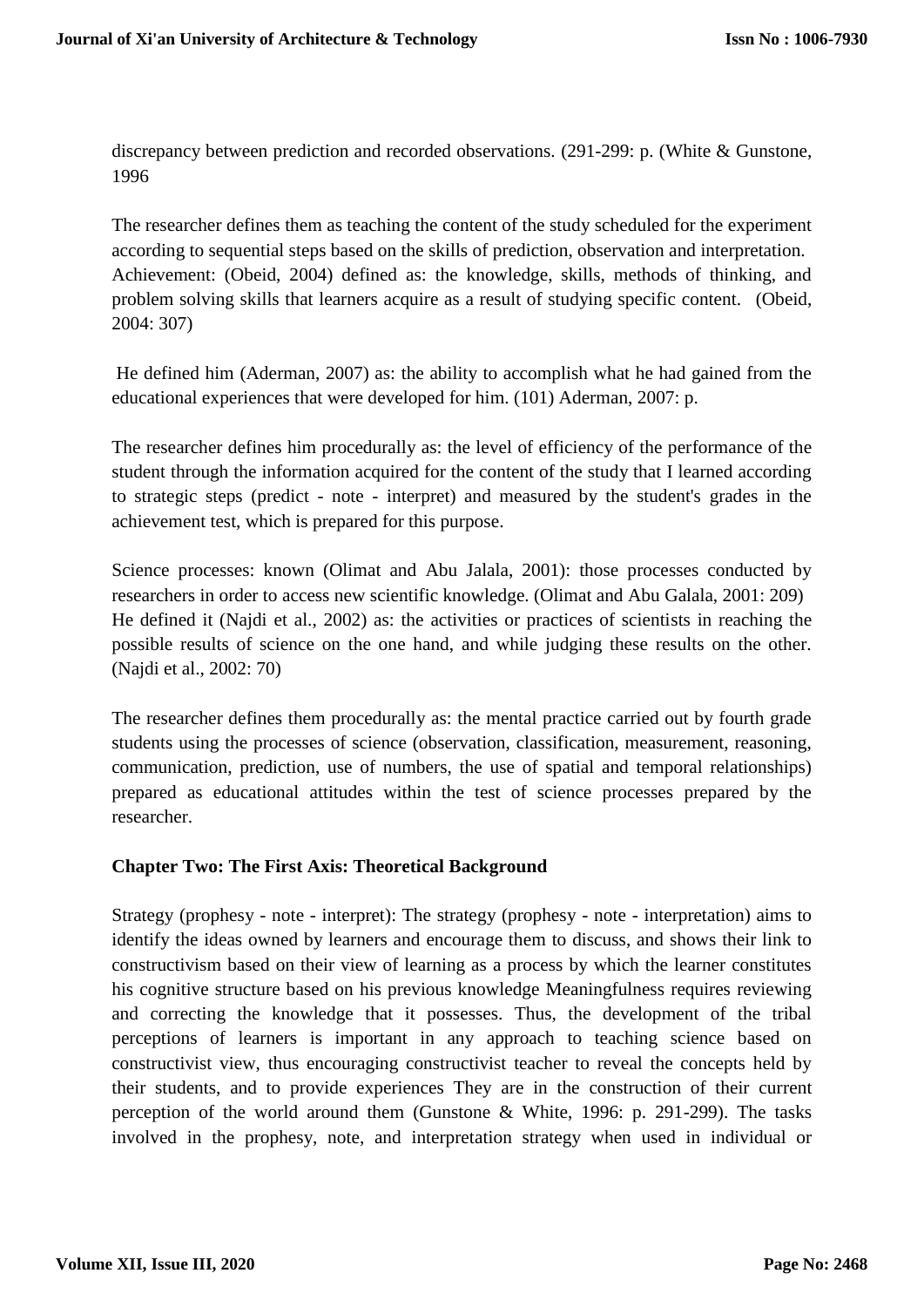collaborative learning help to discover and justify individual learners' ideas, especially In the prediction stage, each of them also reviewed their initial ideas, especially if the observation phase resulted in some contradiction with the predictions made by the learner. (Kearney  $\&$ Treagust, 2004: p. 61) Strategic stages (prophesy - note - interpret):

- The first stage Prediction: It means the use of previous information to predict the information is not known to learners as they are required at this stage to describe the phenomenon under study and predict what happens to their previous knowledge about them and work in collaborative work teams, and here each participant in the expression (Al-Khalili et al., 1996: 265).

- The second stage Observation Observation: It is a deliberate organized and controlled attention to phenomena and events for the purpose of discovering the causes and laws, and requires planning by the learner, and need practical training by the learner using his senses or the use of different tools and devices. (Abdel-Hadi and Ayyad, 2005: 152-153) (Zeitoun, 1994: 102) At this stage, the groups are asked to carry out experiments to validate expectations. The learner will associate his expectations with direct experience. If the results are consistent with his predictions, his confidence is enhanced by his previous knowledge. If the predictions are contradictory because of the previous misconception, it leads to an intellectual disorder that leads to the modification of his misconception and its replacement with a new one.

- Phase III Explanation: At this stage groups are required to explain the results based on their previous theories, and the role of the teacher at this stage to deliver learners to the correct understanding consistent with scientific knowledge. (Khalili et al., 1996: 174)

Science processes: Classification of science processes: Educators classified science processes into several classifications, but agreed to classify them into: Basic operations included (observation, classification, measurement, communication, prediction, the use of numbers, inference, the use of spatial and temporal relationships) and integrative processes included (control Variables, procedural definition, hypothesis formulation, experimentation, graph, data interpretation, modeling, investigation). (Al-Huwaidi, 2005: 26-35)

The importance of science operations: Science processes contribute to the achievement of important goals of science education in various stages of public education, including that it gives learners a positive role in the educational process and develop a love of scientific research and reconnaissance and many scientific trends develop the capabilities of critical and innovative thinking among learners as well as gaining tendencies and interests Scientific and positive attitudes towards the environment and their improvement. (Najdi et al., 2003: 66- 67)

Axis II: Previous Studies: First: Studies that dealt with the strategy (predicted - note interpret)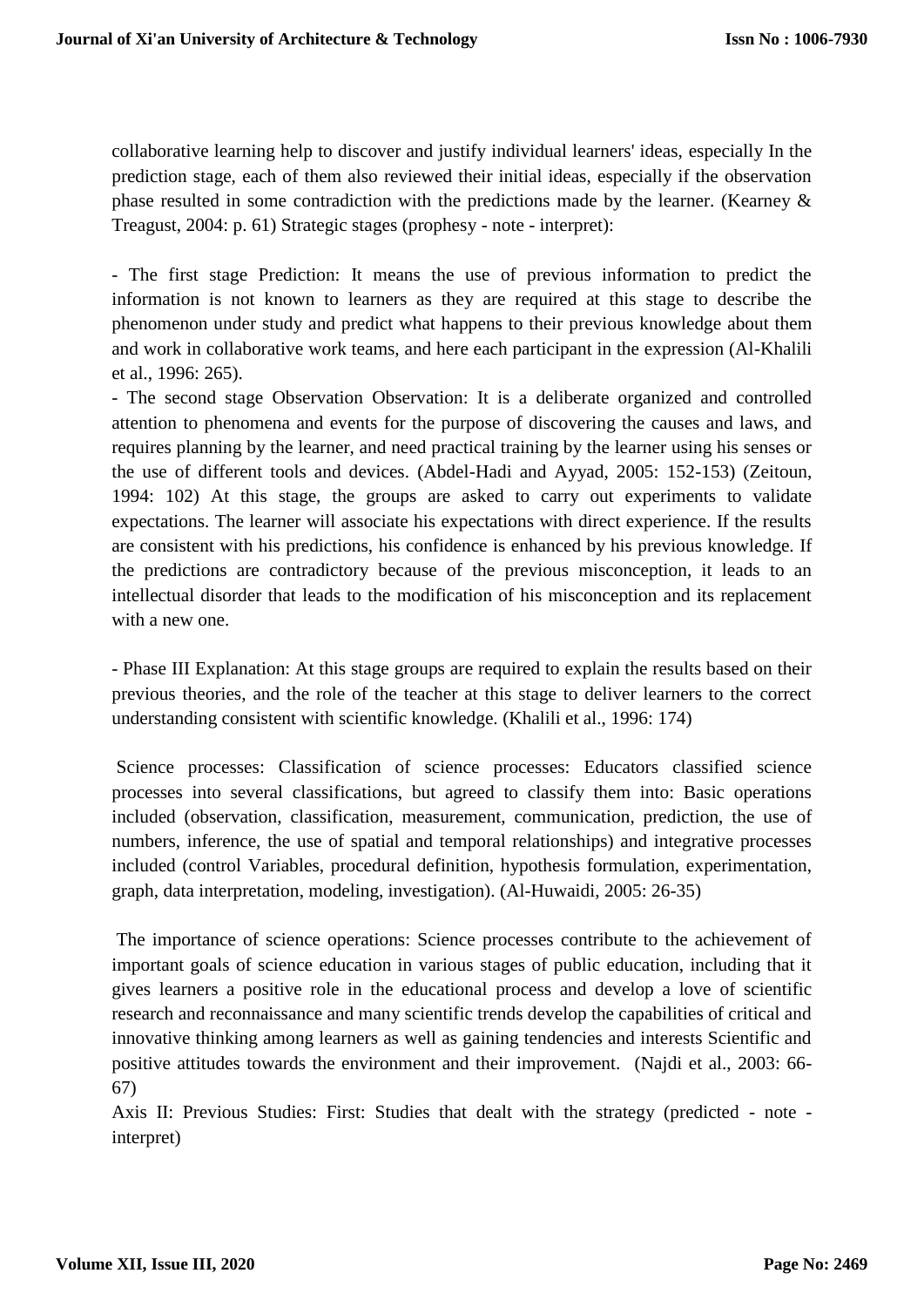1- (Al-Muhtaseb Study, 2008) The study aimed to identify the effectiveness of using the strategy (predicted - note - explain) in the acquisition of physical concepts and performance skills among students of the private University of Isra in Jordan consisted of a sample of (36) male and female students. Prepared for the purposes of the study: Testing the physical concepts and the performance skills observation card The results of the study showed that there was a statistically significant difference in both tests of acquiring physical concepts and performance skills in favor of the experimental group. (Calculated, 2008: 79-87)

2 - Study (Abu Hijleh, 2013) The study aimed to identify the impact of the model (prophesy note - interpretation) in the achievement and treatment of alternative concepts among seventh grade students. The sample of the study consisted of (202) students (100) in the experimental group and (102) in the control group. The results showed the existence of alternative concepts in the seventh grade students about some of the concepts contained in the study content and the presence of statistically significant difference in achievement and reduce the number of alternative concepts for the benefit of the experimental group. (Abu Hijleh, 2013: RP)

3 - Study (Kabbajah, Ziad Mohammed and Mohsen Adas, 2014) The study aimed to identify the effectiveness of the use of the strategy (prophesy - note - interpretation) in the acquisition of ninth grade students of the concepts of physical. The sample of the intentional study consisted of (114) male and female students. Arithmetic averages, standard deviations and triple covariance analysis were used as statistical methods. The results of the study showed that there were statistically significant differences in favor of the experimental group and no statistically significant differences in the students' acquisition of physical concepts due to the interaction between the group and sex and the previous level of achievement in the subject of science. (Kabbajah, Ziad Mohammed and Mohsen Adas, 2014: 85-114) Balancing previous studies of the first axis:

1- The study (Al-Muhtaseb, 2008) aimed to identify the effectiveness of a strategy (prophesy, note, explain) in the acquisition of physical concepts and performance skills, while the study (Abu Hijleh, 2013) aimed to define the model (prophesy-note-interpretation) in the collection and treatment of alternative concepts The study (Kabbajah, Ziad Mohammed and Mohsen Adas, 2014) aimed to identify the effectiveness of the strategy (prophesy - note - interpret) in the acquisition of physical concepts. The present study has targeted the effectiveness of the strategy (prophesy - note - interpretation) in the achievement and development of science processes.

2 - (Al-Muhtaseb, 2008) was conducted on university students, while (Abu Hijleh, 2013) and (Kabbajeh, Ziad Mohammed and Mohsen Adas, 2014) secondary school students, while the current study was conducted on the fourth scientific students (preparatory).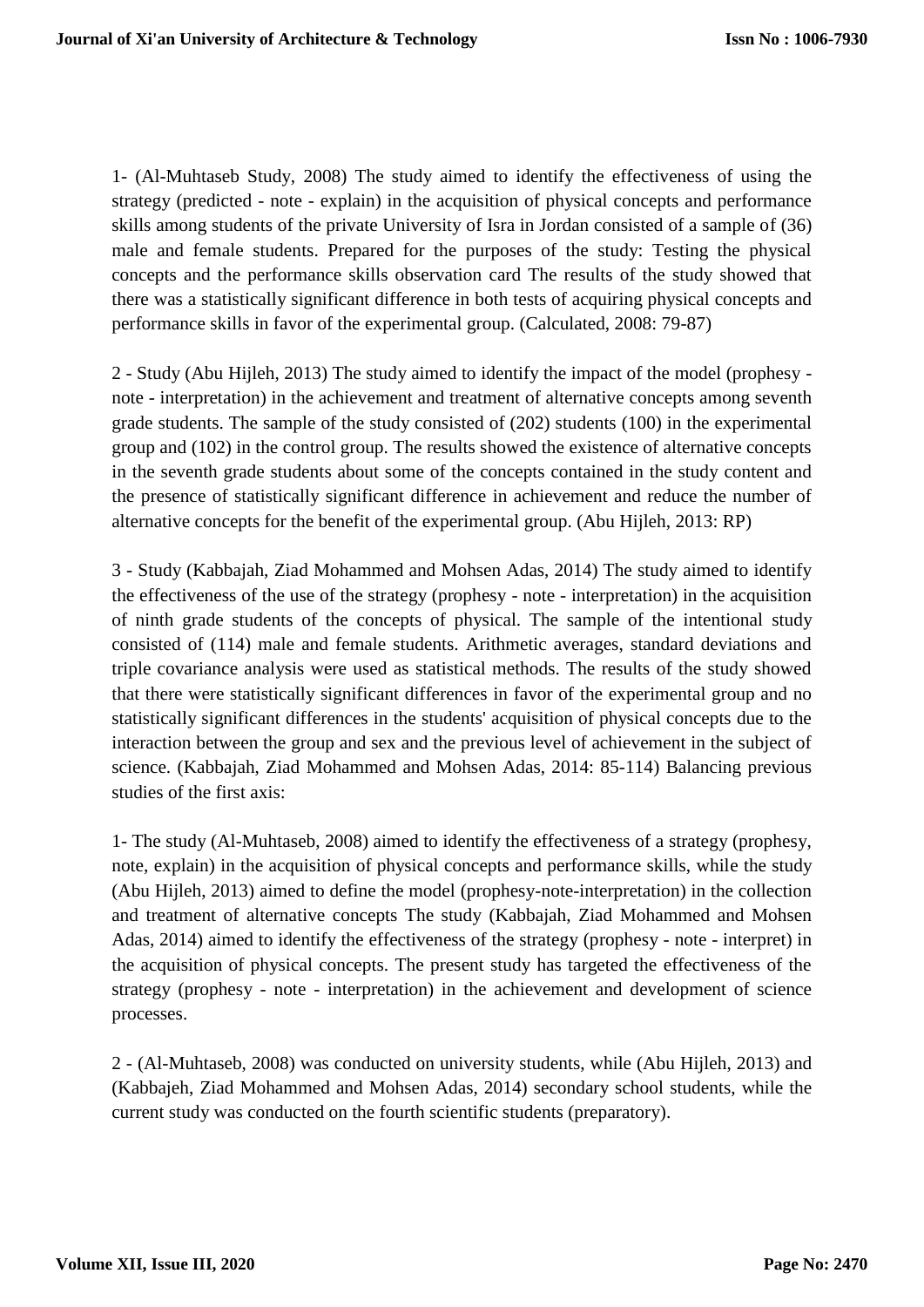3- The sample size was (36) students in (Al-Muhtaseb, 2008), (202) students in (Abu Hijleh, 2013) and (114) in (Kabbajah, Ziad Mohammed and Mohsen Adas, 2014). The current sample size is (70) students.

4- Prepared in the study (Al-Muhtaseb, 2008) a test of the physical concepts and the card to observe the performance skills, while in the study (Abu Hijleh, 2013) prepared a test of prior knowledge and a post-test and a guide for the teacher and in the study (Qabaja, Ziad Mohammed and Mohsen Adas, 2014) prepared a test to acquire Physical concepts. In the present study, he prepared an achievement test and a test of science operations.

5- The results of the study (Al-Muhtaseb, 2008) showed the superiority of the experimental group in both tests of acquiring physical concepts and performance skills. The study (Abu Hijleh, 2013) showed the existence of alternative concepts for some of the concepts contained in the study content and the presence of statistically significant difference in achievement and reduce the number of alternative concepts for the benefit of the experimental group, while the study (Kabbajah, Ziad Mohammed and Mohsen Adas, 2014) showed the superiority of the experimental group in acquiring The students study the physical concepts and the absence of statistically significant differences in their acquisition attributed to the interaction between the group, sex and the previous level of achievement in the subject of science. The present study will present the results in the fourth semester.

#### **Axis II: Studies Dealing With Science Processes**

1 - Study (Suwaidi, 2010) The study aimed to identify the level of mastery of the ninth grade students in the basic science operations in science subject to sex variable, the sample consisted of (100) male and female students from Yemeni schools. Data were treated statistically using the SPSS statistical program. The results of the study showed the low level of mastery of the ninth grade students for basic science operations and the absence of statistically significant differences due to sex. (Swedish, 2010: 210-230)

2- The study (Al-Harahsheh, 2012) aimed to identify the impact of similar strategy in the acquisition of scientific concepts and the level of performance of basic science operations of the fifth grade pupils. Data acquisition was performed statistically using ANCOVA. The results of the study showed a statistically significant difference in achievement and in testing the basic science processes for the experimental group. (Al-Harasheh, 2012: 412-414)

3 - Study (Anzi, 2014) The study aimed to identify the availability of science processes in science books developed middle school. Prepared a list of science operations that should be available in science books and the preparation of a content analysis card in the light of science processes, consisting of (8) basic operations. The results of the study showed a convergence in the total iterations of the basic science processes in the three rows, the focus of the developed science books on the observation and conclusion processes for the basic science processes, and the processes of data interpretation, graphical and procedural definition for integrative science processes and the low level of handling of measurement and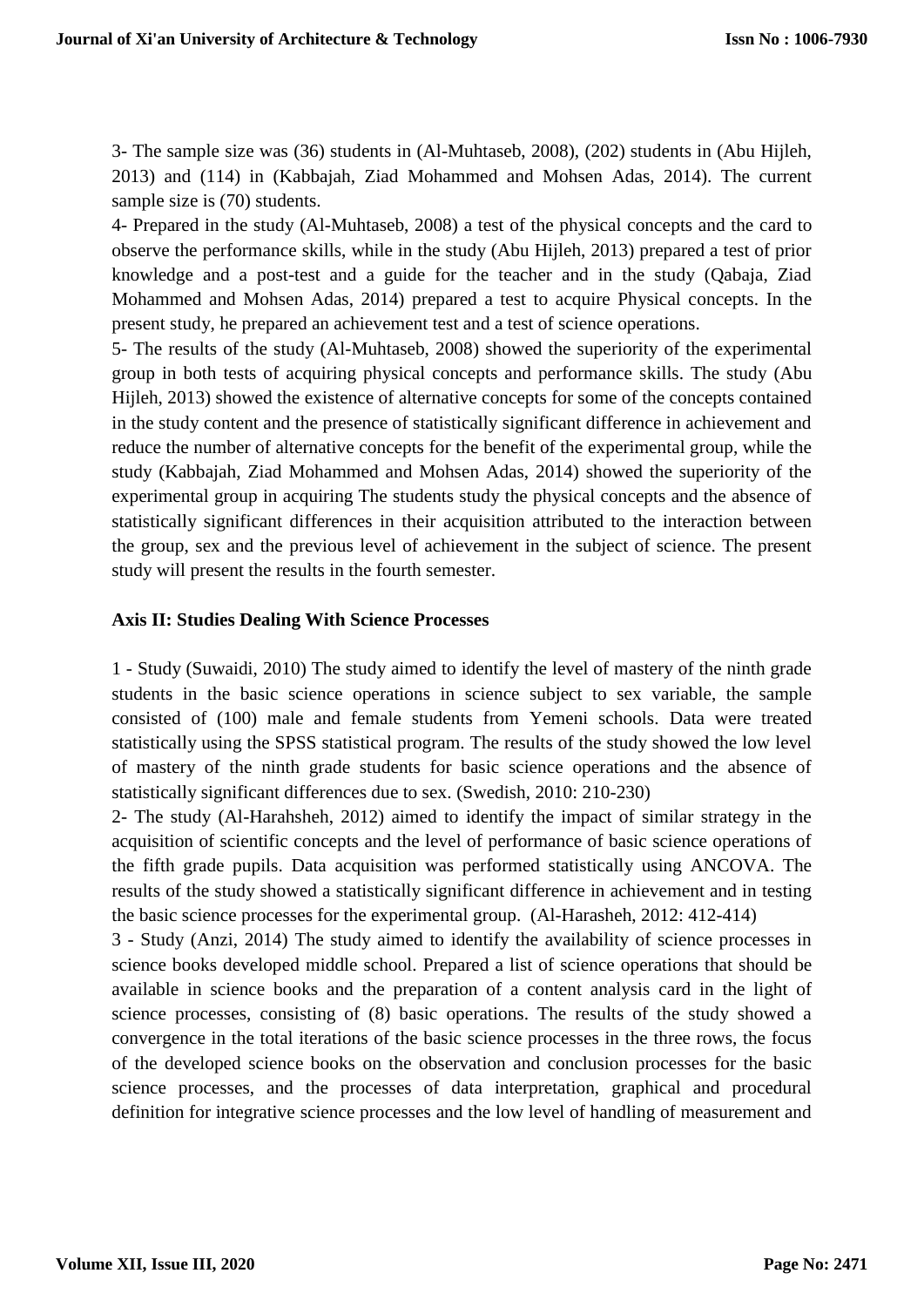spatial and time relations for the basic operations. And the imposition of assumptions for integrative processes. (Anzi, 2014: c)

#### **Budget of the Previous Studies of the Second Axis**

1- The study (Al-Suwaidi, 2010) aimed at identifying the level of mastery of the ninth grade students in basic science operations in science. The study (Al-Harahsha, 2012) aimed at identifying the effect of similar strategy in acquiring scientific concepts and the level of performance of basic science operations while studying Al-Enezi, 2014) to know the availability of science processes in science books developed intermediate. The present study aimed to identify the effectiveness of the strategy (predicted - note - interpret) in the collection and development of science processes.

2- The study (Al-Suwaidi, 2010) targeted the seventh grade students, while the study (Al-Harahsheh, 2012) targeted the fifth grade pupils. The current study targeted the science textbook for the third grade of primary.

3 - The sample size in the study (Suwaidi, 2010) (100) male and female students in the study (Harrahsheh, 2012) (64) students. The study was (Anzi, 2014) books science middle school. The current study was the science textbook for the third grade of primary.

4- Prepared in the study (Suwaidi, 2010) a measure of science processes consisting of (22) paragraphs while in the study (Harrahsha, 2012) prepared a test for the acquisition of scientific concepts and a test of the level of performance of science operations. In the study (Anzi, 2014) prepared a list of science processes that Should be available in science books and prepare a content analysis card consisting of (8) basic operations. The present study has prepared an achievement test and a test of science processes.

5 - The results of the study (Swedish, 2010) showed the low level of proficiency of ninth grade students in basic science processes and the absence of statistically significant differences attributed to sex. While the study (Al-Harahsha, 2012) showed the superiority of the experimental group in the collection and testing of basic science processes. (Al-Enezi, 2014) showed a convergence in the total iterations of the basic science processes in the three grades, and the focus of the developed science books on observation and conclusion processes for the basic science processes, and two interpretations. Data, charts, procedural definition for integrative science processes, low level of handling of measurement, spacetime relationships for basic operations, and hypothesis for integrative processes. The present study will present the results in Chapter 4.

Chapter 3: Society and sample: Jumana High School for Girls was chosen in a deliberate way because the school of biology entrusted with the application of the experience is scientifically empowered, as well as the cooperation of the school administration with the researcher, the school selected two sections and the number of students (75) students, and after the exclusion of failures The sample was divided into an experimental group and a control group, each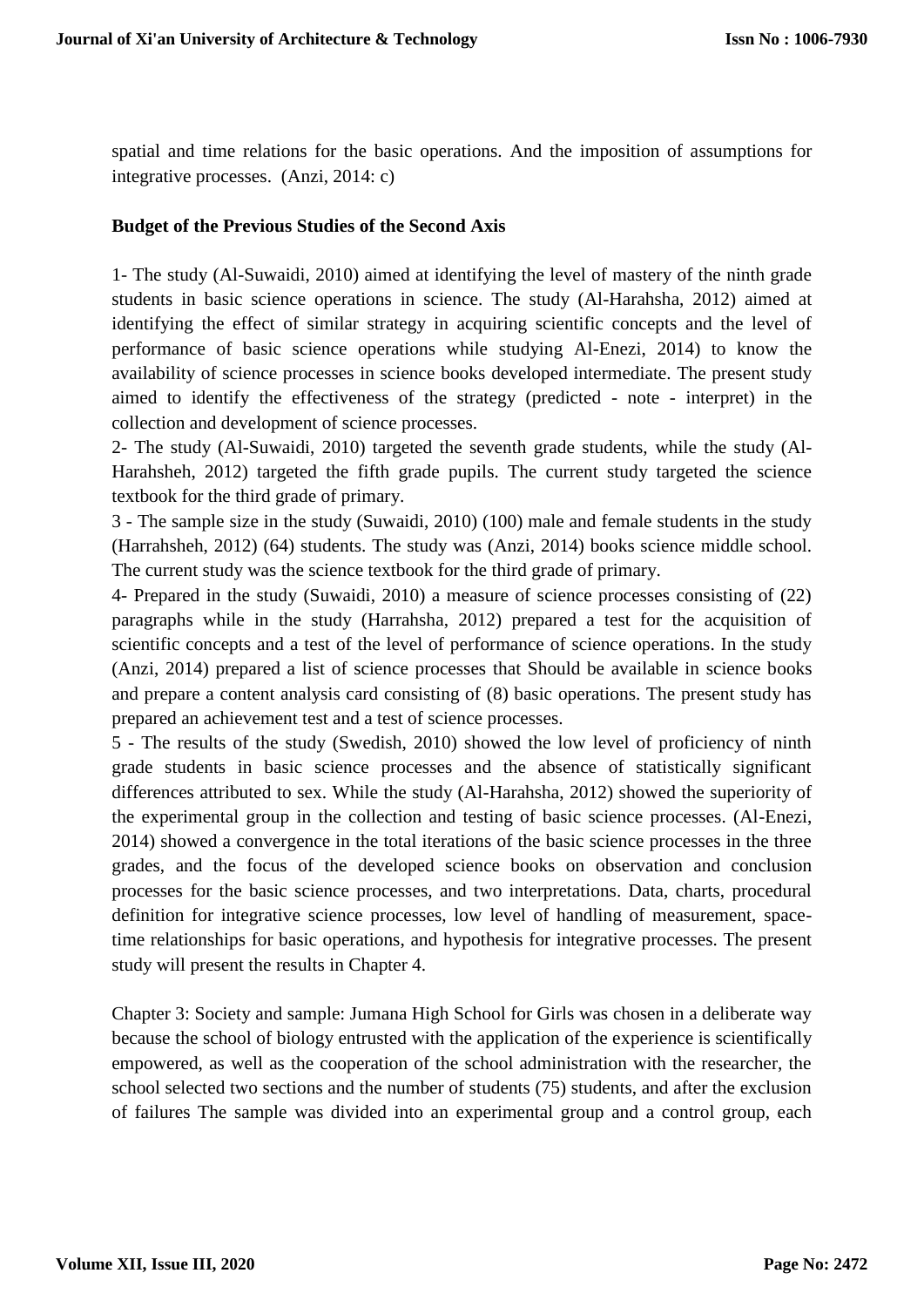consisting of (35) students, after ensuring that the students of the two groups are equal in a number of variables as shown in the tables below:

Table (1) test results (Ca 2) of the achievement variable for the parents of the students of the two research groups

**Table 1:** test results (Ca 2) of the achievement variable for the parents of the students of the two research groups

| Judg           | Signifi | Value of Ca 2 |            | <b>Achievement</b> |      |           |     | the     |
|----------------|---------|---------------|------------|--------------------|------|-----------|-----|---------|
| ment           | cance   | Tabular       | Calculated | Diploma            |      | <b>1S</b> | Mom | group   |
|                | level   |               |            | and                |      | reading   |     |         |
|                |         |               |            | above              |      |           |     |         |
| <b>Is</b><br>a | 0.05    | 815,7         | 61.3       | 10                 | 05,0 | And he    |     | Experim |
| functi         |         |               |            |                    |      | writes    |     | ental   |
| on             |         |               |            | 21                 | 4    | 9         |     | Control |

**Table 2:** Test results (Ca 2) for the achievement variable for the mothers of the students of the two research groups

| Judgme   | Significa | Value of Ca 2 |            | Achievement |    | the group |             |              |
|----------|-----------|---------------|------------|-------------|----|-----------|-------------|--------------|
| nt       | nce level | Tabular       | Calculated | Diploma     |    | <b>1S</b> | Mom         |              |
|          |           |               |            | and         |    | reading   |             |              |
|          |           |               |            | above       |    |           |             |              |
| Is<br>a  | 0.05      | 7.815         | 0.693      | 14          | 11 |           | $\mathbf b$ | Experimental |
| function |           |               |            | 15          | 8  | -         | 5           | Control      |

|                     |  |  | <b>Table 3:</b> T - test results of two independent samples according to biology subject variable in |  |  |
|---------------------|--|--|------------------------------------------------------------------------------------------------------|--|--|
| the mid - year exam |  |  |                                                                                                      |  |  |

| Judgmen  | Significanc | <b>T</b> value      |       | Standard | Mean      | Numbe | the group  |
|----------|-------------|---------------------|-------|----------|-----------|-------|------------|
|          | e level     | Calculate<br>Tabula |       | Deviatio | Arithmeti |       |            |
|          |             |                     |       | n        | c         |       |            |
| Is<br>a  | 0.05        | 2.000               | 0.344 | 10.788   | 67.961    | 35    | Experiment |
| function |             |                     |       |          |           |       | al         |
|          |             |                     |       | 15.271   | 69.057    | 35    | Control    |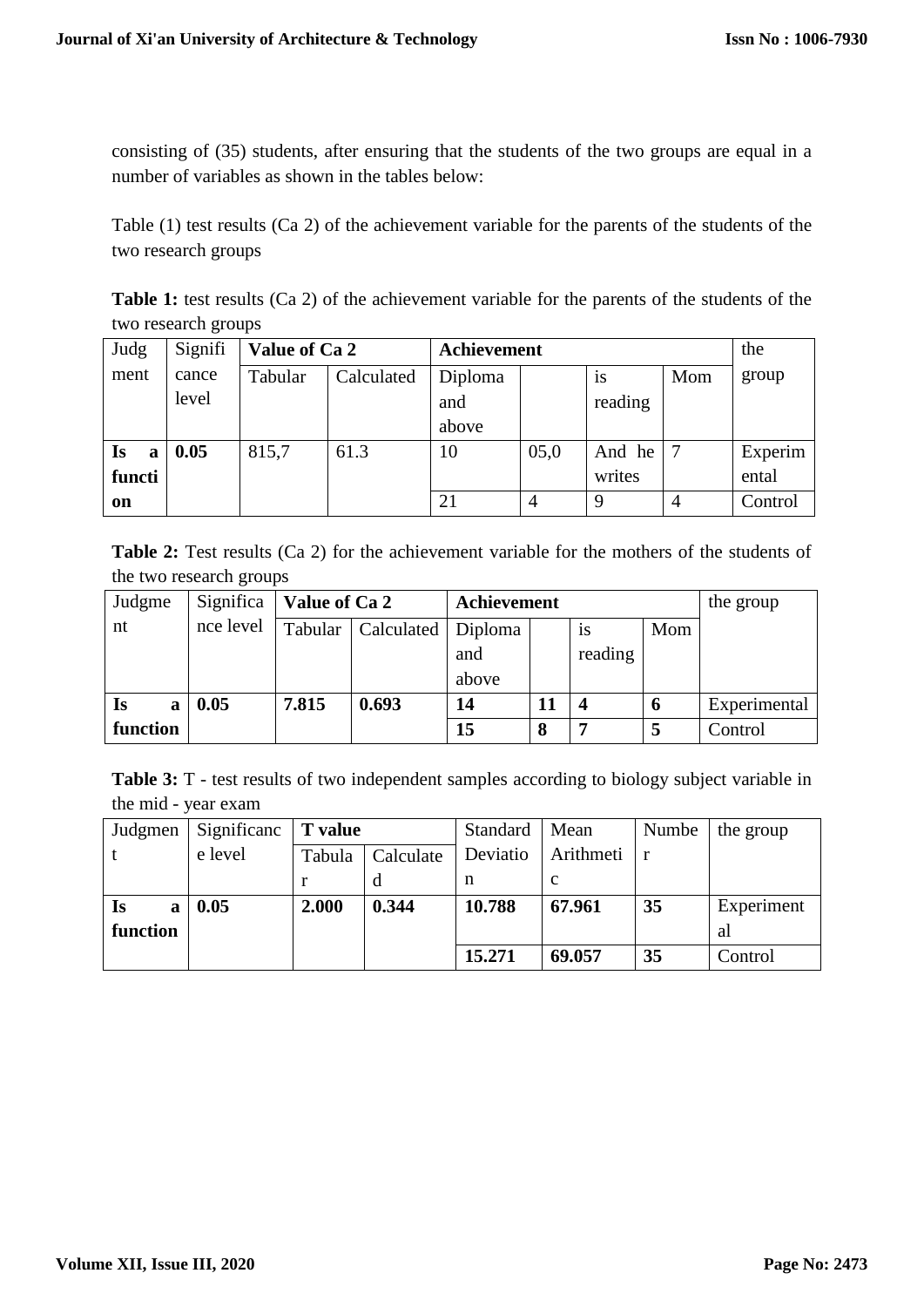| Judgm          | Significan | T value           |       | Standard | Mean      | Numbe | the group  |
|----------------|------------|-------------------|-------|----------|-----------|-------|------------|
| ent            | ce level   | Calculat<br>Tabul |       | Deviatio | Arithmeti |       |            |
|                |            | ar                | ed    | n        | C         |       |            |
| <b>Is</b><br>a | 0.05       | 2.000             | 1.926 | 8.760    | 23.500    | 35    | Experiment |
| functio        |            |                   |       |          |           |       | al         |
| n              |            |                   |       | 10.427   | 27.971    | 35    | Control    |

**Table 4:** T - test results of two independent samples according to intelligence variable

**Table 5:** T - test for two independent samples according to the age variable in months

| Judgm    | Signi | T value |           | Standard    | Mean       | Nu | the group  |
|----------|-------|---------|-----------|-------------|------------|----|------------|
| ent      | fican |         |           | Deviatio    | Arithmetic | mb |            |
|          | ce    | Tabular | Calculate | $\mathbf n$ |            | er |            |
|          | level |         | d         |             |            |    |            |
| There    | 0.05  | 2.68    | 1.90      | 43.07       | 187.885    | 35 | Experiment |
| is<br>a  |       |         |           |             |            |    | al         |
| statisti |       |         |           | 54.623      | 191.057    | 35 | Control    |
| cally    |       |         |           |             |            |    |            |
| signific |       |         |           |             |            |    |            |
| ant      |       |         |           |             |            |    |            |
| differe  |       |         |           |             |            |    |            |
| nce      |       |         |           |             |            |    |            |

Research Material: Determination of scientific material: The scientific material to be taught from the book of Biology (fifth edition 2014) to be taught for the fourth grade of the scientific year 2016-2017, and includes the last four chapters and specify the concepts of those chapters in table (5) below:

**Table 6:** The content of the last four chapters of the book of biology of the fourth scientific

| Subject                                                           | the classroom |
|-------------------------------------------------------------------|---------------|
|                                                                   |               |
| Adaptation of the plant to the environment                        | <b>VIII</b>   |
| Adaptation of animals and plants to lifestyles in the environment | Ninth         |
| Relationships between living organisms, behavior and The tenth    |               |
| environmental succession                                          |               |
| Environmental pollution                                           | eleventh      |

Determining the behavioral objectives: The researcher formulated the behavioral objectives table (6) according to the first three levels of the Bloom classification (remember, comprehension, application, analysis) in order to be adopted in the teaching plans of the two research groups and in the construction of the paragraphs of achievement test has been presented to a group of experts in methods Teaching to reflect their opinion on them and their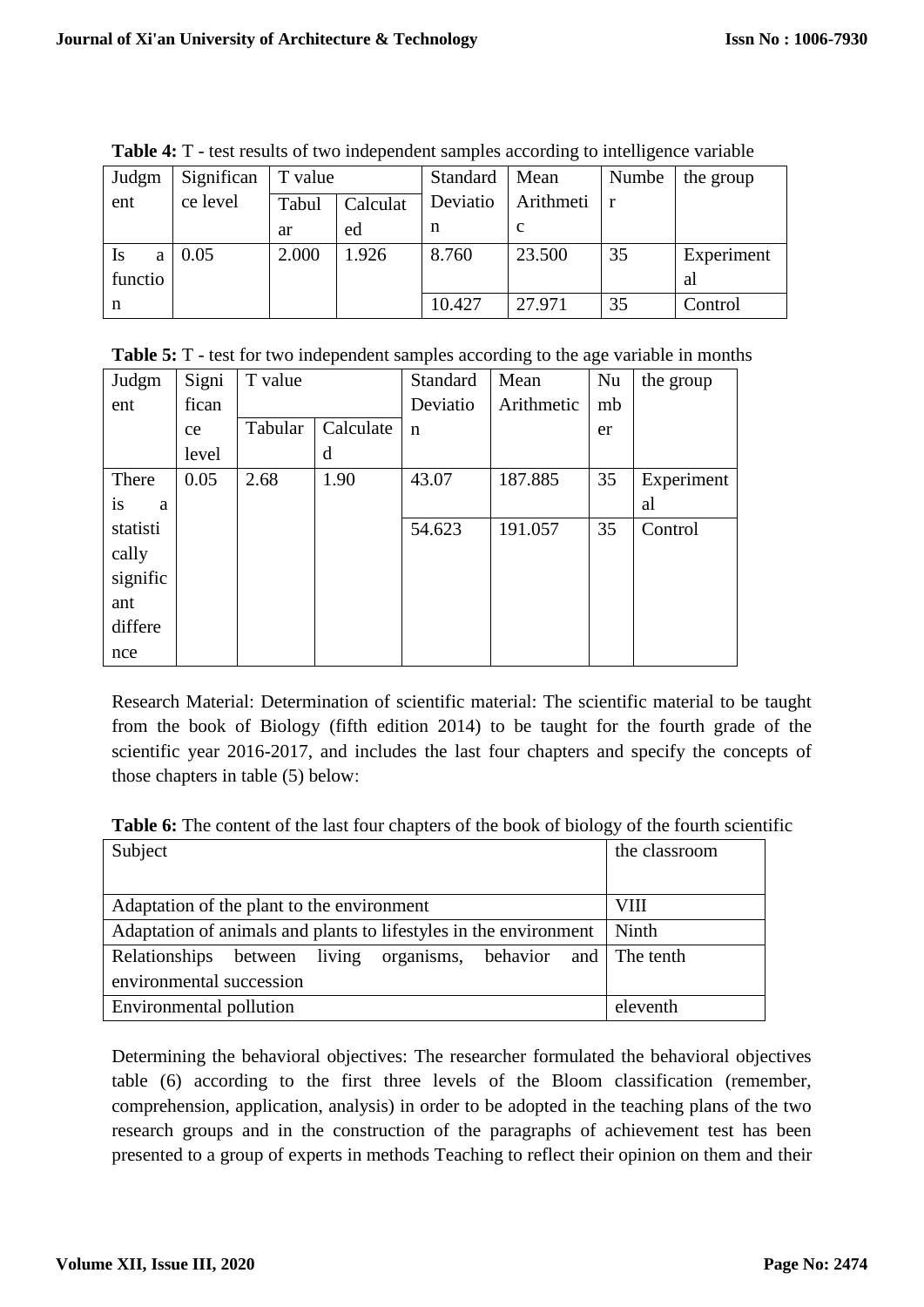compatibility with the content of the article and in the light of their views and proposals have been modified.

**Table 7:** shows the behavioral objectives distributed over the last four chapters of the book of biology of the fourth scientific and according to the first four levels of the classification Bloom

| Total           | analyzing | Implementation   Understanding |    | remember | Objectives  |
|-----------------|-----------|--------------------------------|----|----------|-------------|
|                 |           |                                |    |          | seasons     |
|                 |           |                                |    |          |             |
| 62              | 9         | 8                              | 20 | 25       | <b>VIII</b> |
| $\overline{27}$ | 3         | 3                              | 10 | 11       | Ninth       |
| 42              |           |                                | 13 | 15       | The tenth   |
| 44              |           | 6                              | 15 | 16       | eleventh    |
| 175             | 26        | 24                             | 58 | 67       | Total       |

Preparation of Study Plans: The teaching plans were prepared according to the strategy (prophesy - note - interpretation) to teach the experimental group and commensurate with the behavioral purposes for each lesson. Also, the teaching plans were developed for the same classes to teach the control group in the usual way (3). Models of teaching plans were presented to a group of arbitrators and specialists (Appendix 4) to ensure their suitability and measurement of the objectives formulated and in the light of their opinions and proposals were amended to be finalized and the rest of the teaching plans were prepared.

Research Tools: 1- Achievement Test: The Achievement Test aims to measure the achievement of fourth grade students in biology. The final test consists of (40) items of multiple choice mode (1). Of the experts and specialists in the methods of teaching, measurement and evaluation Appendix (4) to benefit from their views and observations. All paragraphs were considered valid after making some amendments to it and adopted the rate of 80% or more criterion for the validity of paragraphs.

Statistical analysis sample: For the purpose of checking the psychometric characteristics of the test paragraphs and to identify the clarity of its paragraphs and instructions and calculating the time taken to answer by the students, the test was applied to a sample of (50) female students of the fourth grade in the secondary school Adnaniya for girls, and it was found through the application The test instructions were clear, the time taken to answer all paragraphs was (40) minutes, and the coefficients of difficulty, differentiation and effectiveness of alternatives were found in order (0.59, 0.54, negative value) and all values were within acceptable range so all test items were retained.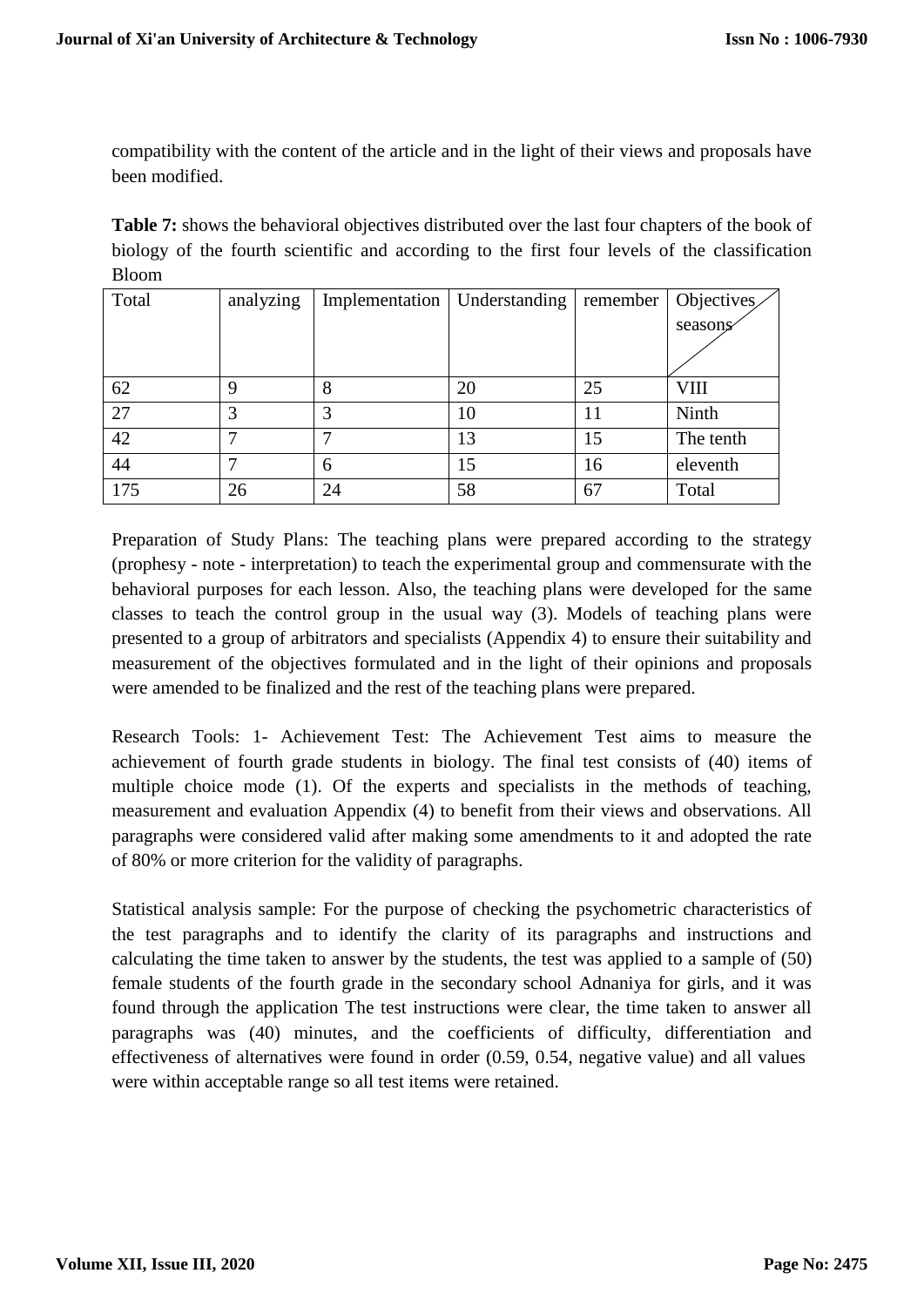Stability of the test: The stability coefficient of internal consistency was calculated using the Koder-Richardson method and its value was (80) 0, which is a good correlation coefficient.

2 - Testing the processes of science: To achieve the goal of the second research (measurement of science processes in the research sample) prepared a test of science processes consisting of (24) paragraph of the type of multiple choice after reviewing the literature and previous studies as its paragraphs were distributed equally on the basic science processes A science process took three test paragraphs and four alternatives for each paragraph. The test paragraphs were presented in their preliminary form to a number of experts and specialists in the field of teaching methods and educational psychology (Appendix 4) for their views on the soundness and appropriateness of the paragraphs.In light of this, a set of test paragraphs have been amended, thus making the science operations test valid

Statistical analysis sample: For the purpose of checking the psychometric characteristics of the test items and to identify the clarity of the paragraphs and instructions, the test was applied to a sample of (50) fourth grade female students in Adnaniya secondary school for girls. (0.52, negative value) within the acceptable range, thus retaining all test items.

The stability of the test: The stability of the test of the science processes was found using the Koder Richardson equation.

Statistical means: - Equations of coefficients of difficulty and the power of discrimination and the effectiveness of alternatives. Coder-Richardson equation - T-test of two independent samples - Pearson correlation coefficient - Holste equation.

## **Chapter 4: Chapter 4 Deals With the Presentation and Interpretation of Results**

First: Presentation of the results: a- For the purpose of verifying the first research hypothesis which states that (there are no statistically significant differences between the average scores of the experimental group students and the average scores of the control group students in the post-achievement test), the arithmetic mean and the standard deviation of the scores of both groups were calculated. Experimental and control in the post-achievement test, as shown in the table below:

|                                |  |  |  |  |  | <b>Table 8:</b> Test (C) for the differences between the mean of the experimental and control |  |
|--------------------------------|--|--|--|--|--|-----------------------------------------------------------------------------------------------|--|
| groups in the achievement test |  |  |  |  |  |                                                                                               |  |

| Judgment           | <b>T</b> value |                         | df | Standard      | Mean           | Numbe | the group        |
|--------------------|----------------|-------------------------|----|---------------|----------------|-------|------------------|
|                    |                | Tabula   Calcula<br>ted |    | Deviatio<br>n | Arithm<br>etic |       |                  |
| <b>Statistical</b> | 2,000          | 4.793<br>68             |    | 7.182         | 33.314         | 35    | Experime<br>ntal |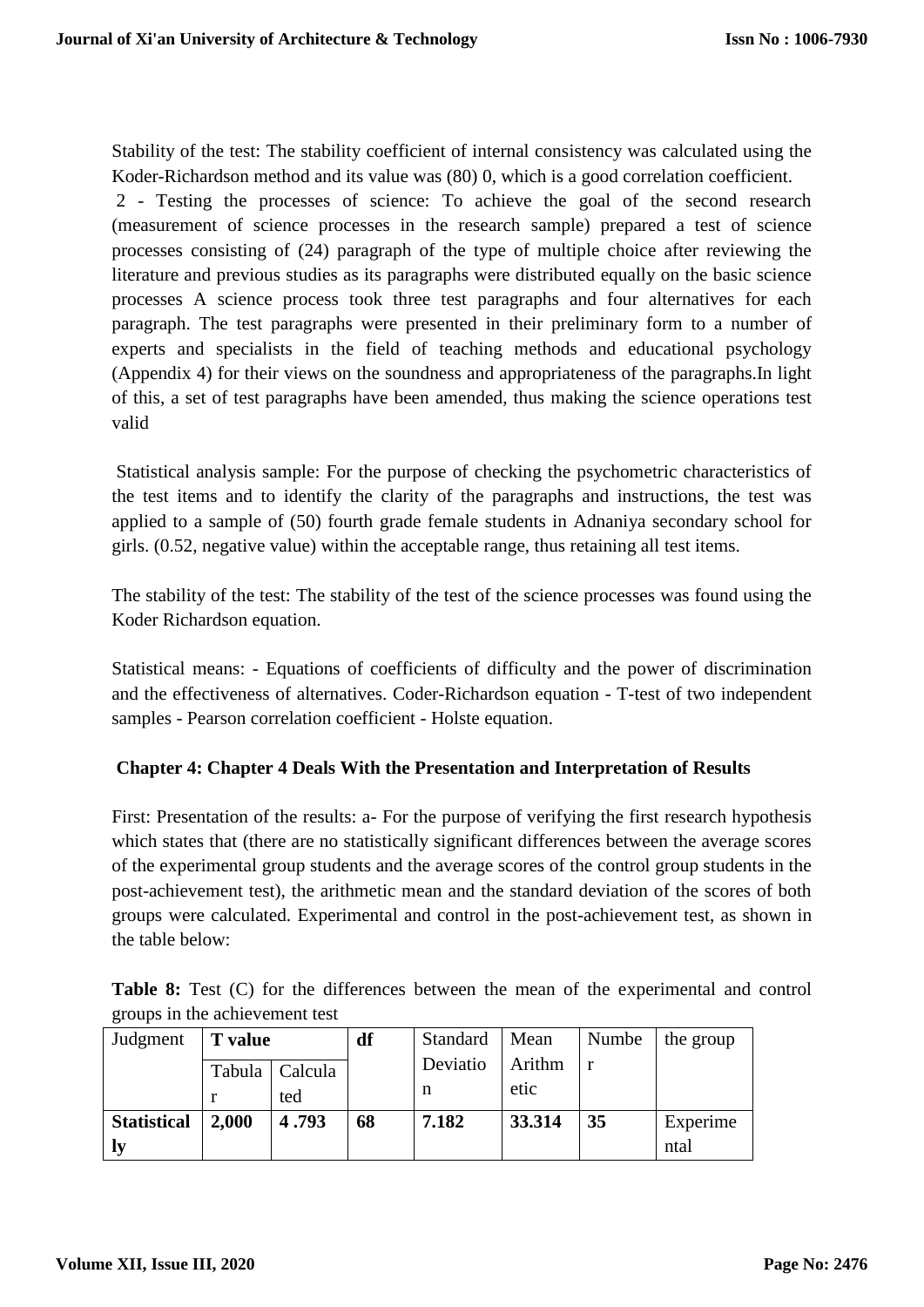| function | 26.085<br>983<br>26. | ັບ | ontrol |
|----------|----------------------|----|--------|
|----------|----------------------|----|--------|

The above table shows that the mean scores of the experimental group students (33.314), while the average scores of the students of the control group (26.085) and applying the T-test equation for two independent samples, the calculated T value is (4,793) which is greater than the tabular value of (0002.) At the level of significance (050.) therefore reject the first zero hypothesis, that is, there are significant differences between the two groups in the average scores for the benefit of the experimental group studied according to the strategy (prophesy note - interpret).

B- For the purpose of verifying the second research hypothesis which states that (there are no statistically significant differences between the average scores of the experimental group students and the average of the students of the control group in the science operations test), the arithmetic mean and the standard deviation of the scores of both the experimental and control groups in the test were calculated. Science processes, as shown in the table below:

**Table 9:** Test (C) for the differences between the averages of the experimental and control groups in the science operations test

| Judgmen          | T value |         | df | Standard | Mean       | Numb    | the group |
|------------------|---------|---------|----|----------|------------|---------|-----------|
|                  | Tabular | Calcula |    | Deviatio | Arithmetic | er gile |           |
|                  |         | ted     |    | n        |            |         |           |
| <b>Statistic</b> | 2.000   | 5.17    | 68 | 4.75     | 22.69      | 35      | Experime  |
| ally             |         |         |    |          |            |         | ntal      |
| function         |         |         |    | 6.42     | 16.000     | 35      | Control   |

The above table shows that the average scores of the experimental group students (22.69), while the average scores of the students of the control group (00016.) By applying the T-test equation for two independent samples, the calculated T value was (5.17) which is greater than the tabular value of (0002.) at Significance level (050.) Therefore rejects the first zero hypothesis, that is, there are statistically significant differences between the two groups in the average scores for the benefit of the experimental group studied according to the strategy (predicted - note - interpret).

Second: Interpretation of Results: 1- Results related to the first research objective: Teaching according to the strategy (prophesy - note - interpret) provides an opportunity to learn from peers with different levels of achievement in small groups, mixed cooperative groups are an important factor in giving the best results to learners and achieve Higher levels of cognitive thinking and more effective learning (Graham, 1997: p.149). Giving students an opportunity to analyze the work compared to what they expected and observed while giving the reason contributed to a proper understanding of the content of the study and make the student more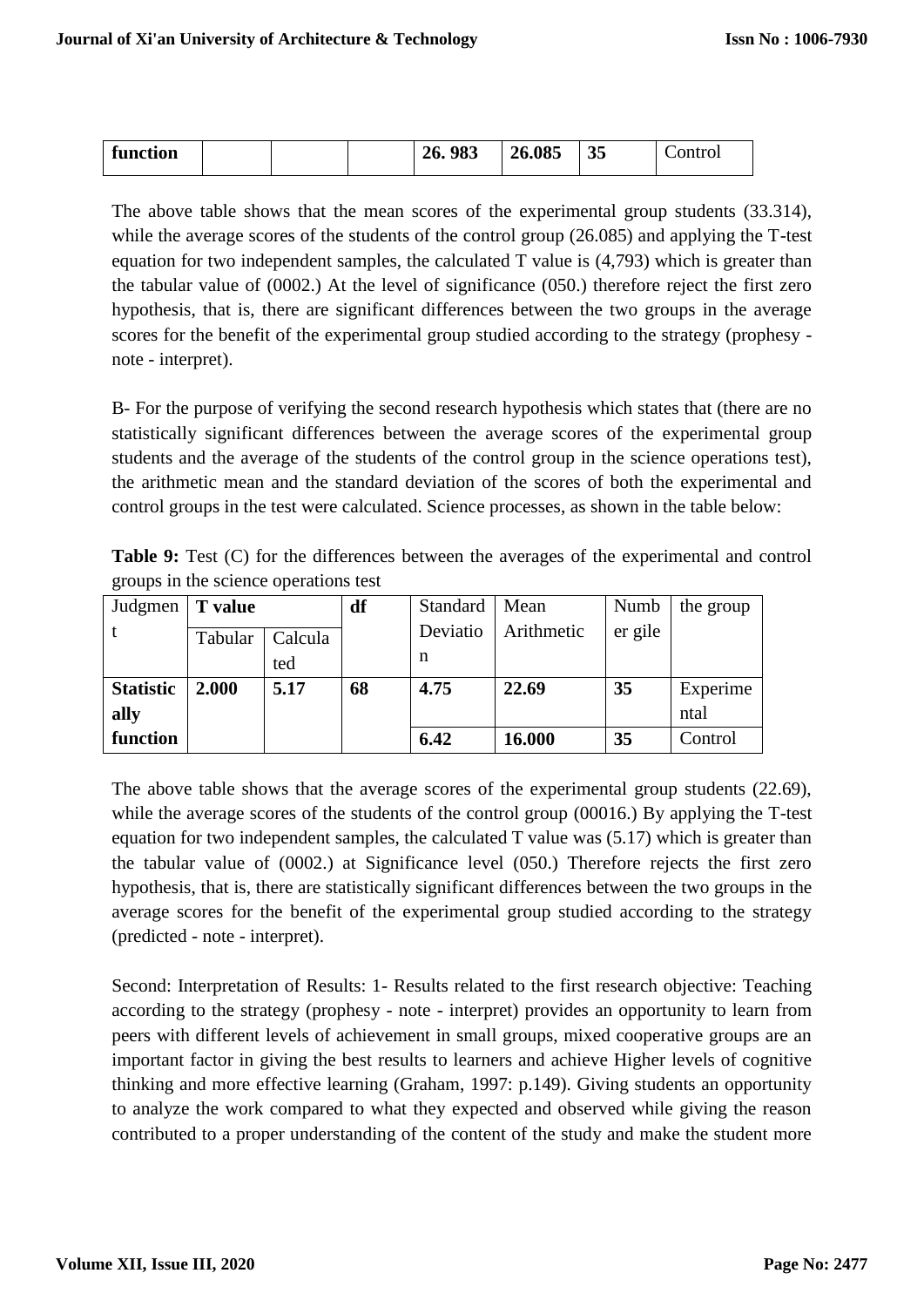interactive and consistent with the subject and the course of the lesson. Reflected positively on Heselha school districts in the material. However, the problem with working on this strategy is that the common views among students have been formed in the past due to the prediction of several situations and events, which makes the process of eliminating the discrepancy between students' predictions and observations is not an easy issue, so it is assumed that more experiments and tasks are proposed From the teacher (Pabellon, 2005: p.15) This result is consistent with the results of the study of each (Kabbajah, Ziad Mohammed and Adass, Mohsen, 2014) and (Abu Hijleh, 2013) and (Al-Muhtaseb, 2008).

2 - Results related to the second research goal: Teaching according to the strategy (prophesy note - interpret) contributed to the development of science processes due to the inclusion of the strategy of some skills of science operations such as prediction, observation and interpretation, which encouraged students to use their parents from previous experiences in new learning. As well as the practice of students of science processes included in the strategy (prophesy - note - interpret) make students in their groups in a state of competition among themselves and eager to know the results of what they predict it, by observing what happens during their activities and reach the pleasure of competition in learning when students interpret By guiding the school what they have observed and by linking it to reality and the realization of the learner meaning that learning becomes meaningful. The results of the current research are consistent with those of Al-Harahsheh, 2012 and Al-Enezi, 2014.

## **Chapter Five: First: Conclusions: In the light of the results of the research, he concluded the following:**

1. The effectiveness of a strategy (predicted - note - interpret) in the collection of fourth grade students in the subject of biology.

2. The possibility of applying a strategy (prophesy - note - interpret) in teaching biology for the fourth grade scientific 3. The effectiveness of strategy (prophesy - note - interpret) in the development of science processes in teaching biology for the fourth grade of science.

Second: Recommendations: In the light of the research results I recommend the following: 1. Holding training courses for teachers of biology for the preparatory stage to train them on the use of modern models and strategies in teaching, including strategy (prophesy - note interpret).

2. Creating a suitable educational environment for teaching biology in secondary schools, including educational devices and means to facilitate the application of modern teaching models and strategies in general and the strategy of (prophesy, note, interpret) in particular. Third. Proposals: To complement the current research, the researcher proposes the following: 1. Conduct a study similar to the current research for other stages of study and other subjects.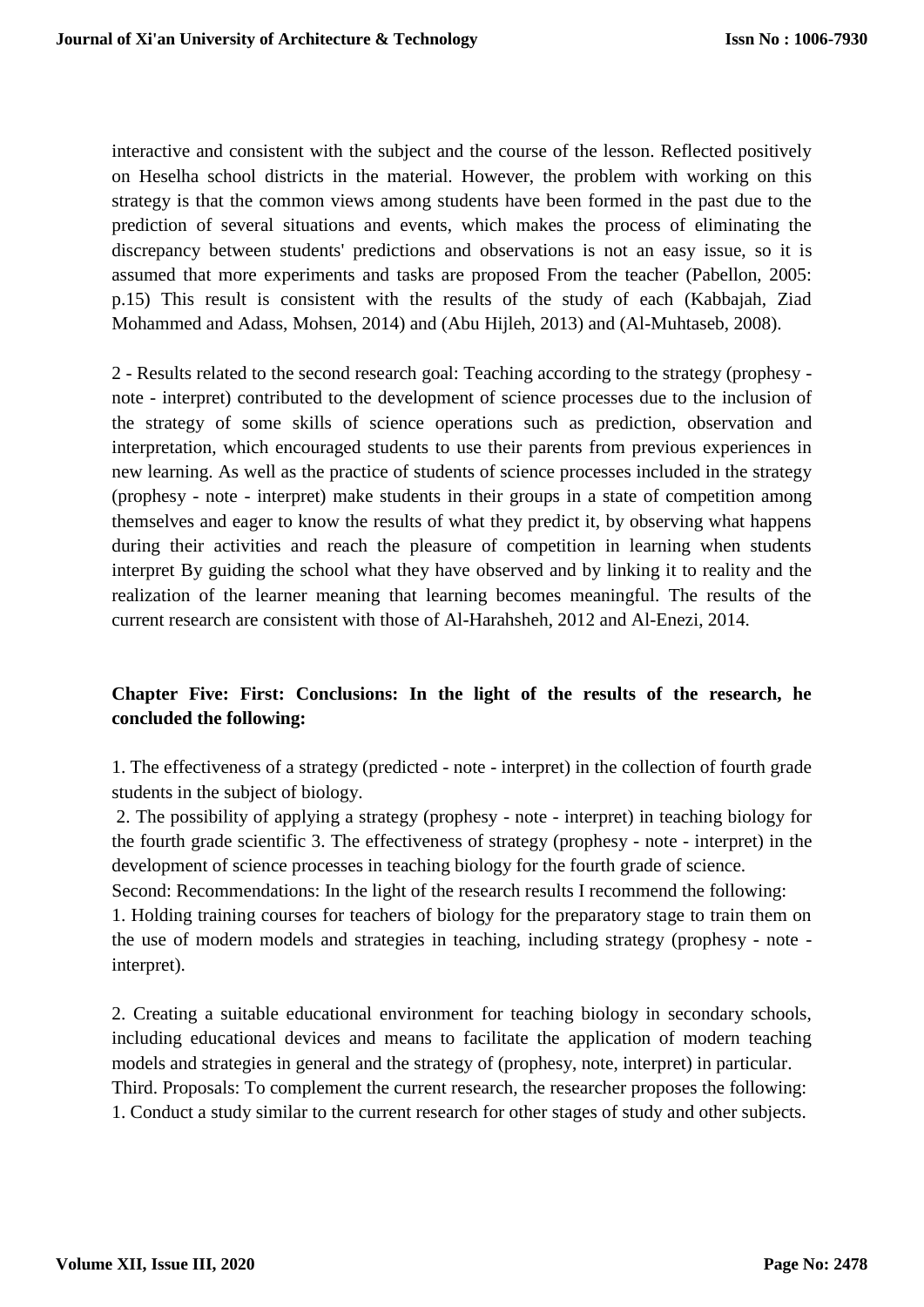2. Conducting a study similar to the current research with other dependent variables such as: scientific thinking, life skills, knowledge economy.

### **SOURCES: ARAB SOURCES**

- Abu Hijleh, Reem Mustafa (2013): Effectiveness of a model predicted interpreted observed in the correction of alternative concepts in science among seventh grade students and its impact on achievement, Unpublished Master Thesis, An-Najah National University, Palestine.
- El-Banna, Hamdy (2000): Effectiveness of Teaching with Similar Strategies in Achieving and Solving Chemical Problems among Secondary School Students, Volume II, Egyptian Scientific Society, Ain Shams University, Egypt.
- Al-Harahsheh, Kawtar Abboud (2012): The Impact of Similar Strategy in Science Teaching on the Acquisition of Scientific Concepts and the Level of Performance of Basic Science Operations "A Semi-Experimental Study on Fifth Grade Students at the Faculty of Educational Sciences, Al-Bayt University, Jordan. Second Issue, pp. 411-451.
- Hossam El-Din, Laila (2004): The Effectiveness of Teaching a Proposed Unit Based on Structural Theory for Developing Students' Awareness in Commercial Secondary Education in Food Education, Studies in Curricula and Teaching Methods, Journal of Scientific Education, Volume 7, Issue 3, Egyptian Scientific Society, Faculty of Education. , Ain-Shams University.
- Khalili, Khalil Yousef, et al. (1996): Teaching Science in General Education, Dar Al Alam, Dubai.
- Darwazeh, Afnan Nazeer (2000): Theory in Teaching and its Practical Translation, 1st Floor, Dar Al-Shorouk, Amman, Jordan.
- Kabbajah, Ziad Mohammed and Mohsen Adas (2014): The Effectiveness of a Predicted Strategy Notice an Explanation in the Acquisition of Ninth Grade Students Physical Concepts in Palestine, Al-Quds University, Vol.
- Zeitoun, Ayesh Mahmoud (2004): Methods of Teaching Science, Fourth Edition, Dar Al-Shorouk, Amman.
- Zeitoun, Kamal Abdel Hamid (1988): The Effectiveness of the Structural Analysis Strategy in Correcting Alternative Perceptions of Power and Motion among Physics Students with Different Teaching Methods, Journal of Scientific Education, Egyptian Society for Scientific Education, Vol. 1, No. 4.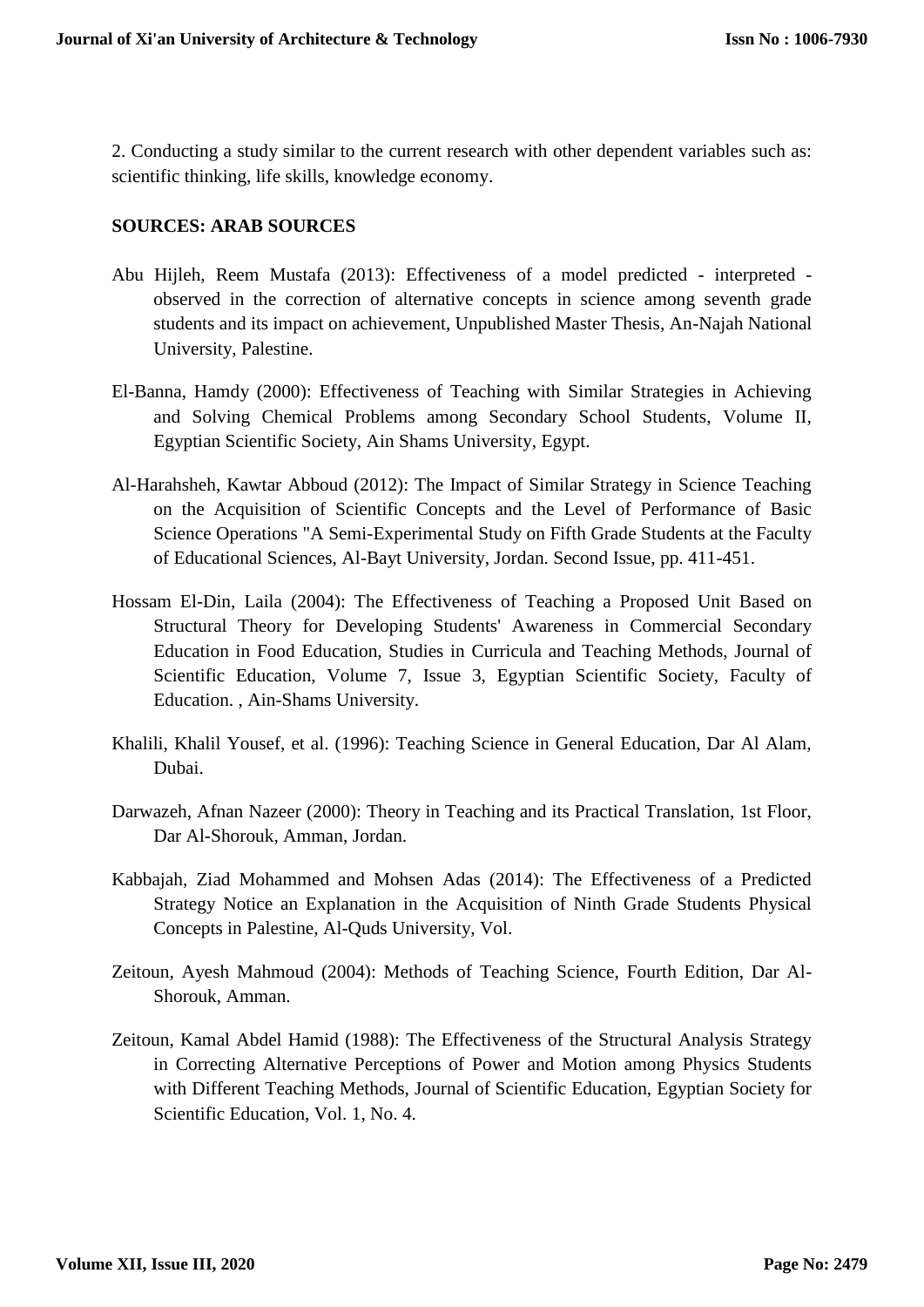- Said, Ayman (1999): The Effect of Using Contradictions on the Development of Scientific Thinking and Some Science Processes for Fifth Grade Students through Science, Egyptian Association for Scientific Education, Third Scientific Conference, Science Curricula for the 21st Century, Future Vision, 28 July, Vol. .
- Saidi, Abdullah Bin Khamis Ambo and Sulaiman Bin Mohammed Al Balushi (2009): Methods of Teaching Science (Concepts and Practical Applications), First Edition, Dar Al-Masirah, Amman, Jordan.
- Al-Suwaidi, Berlanti Abdulwali (2010): Mastery of Grade 9 students from basic education to basic science processes in science, Damascus University Journal, Volume 26, Supplement 2010.
- Shehata, Hassan, and Zein El-Naggar (2003): Dictionary of Educational and Psychological Terms, Cairo, Egyptian-Lebanese House.
- Abdel-Hadi, Nabil and Walid Ayad (2009): Strategies to learn thinking skills between theory and practice, i 1, Wael Publishing and Distribution, Amman, Jordan.
- Obaid, William (2004) Teaching Mathematics to All Children, 1st Floor, Dar Al-Maysar, Cairo, Egypt.
- Alimat, Mohammed and Subhi Abu Jalala (2001): Methods of Teaching Science for Basic Education, 1st Floor, Kuwait, Al-Falah Library for Publishing and Distribution.
- Al Huwaidi, Zaid (2005): Modern Methods in Teaching Science, University Book House, Al Ain, United Arab Emirates.
- Al-Muhtaseb, Sumaya (2008): The Effectiveness of a Model Predicted, Observed, and Explained in the Development of Physical Concepts and Performance Skills among Students of Al-Isra Private University, Jordan Journal of Educational Sciences, Vol. 4, No. 2,
- Najdi, Ahmed and Ali Rashid and Fathi Abdel-Hadi (2003): Introduction to the teaching of science, a series of references in education and psychology, I 1, Cairo, Dar Arab thought.
- Nasr, Mohamed Ali (1999: Teacher Preparation and Training between Globalization and National Identity, 11th Annual Conference Book, Globalization and Educational Curricula, Egyptian Association for Curriculum and Instruction, Egypt).